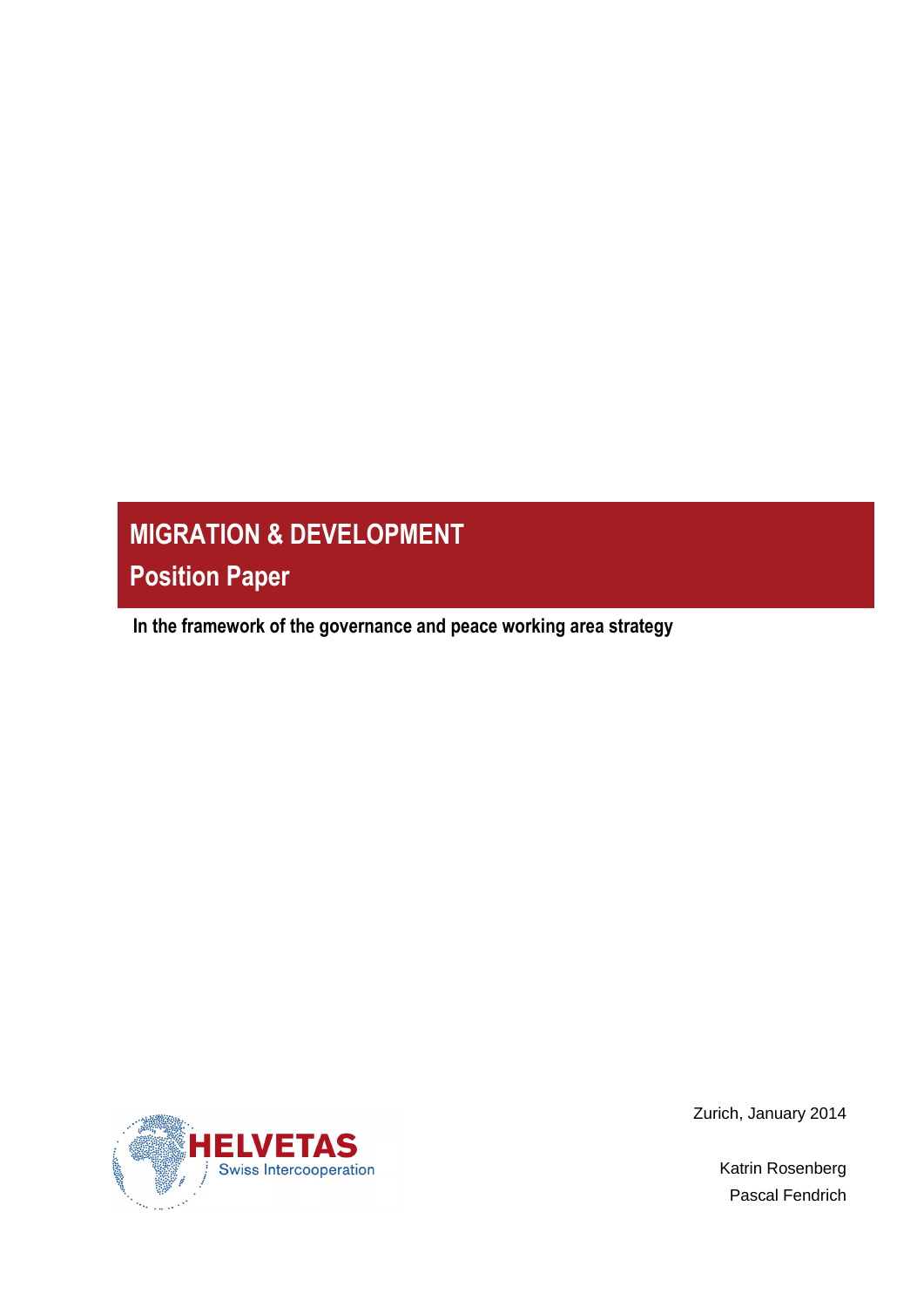# **Contents**

| 3.               |  |
|------------------|--|
| $\overline{4}$ . |  |
|                  |  |
|                  |  |
|                  |  |
|                  |  |
|                  |  |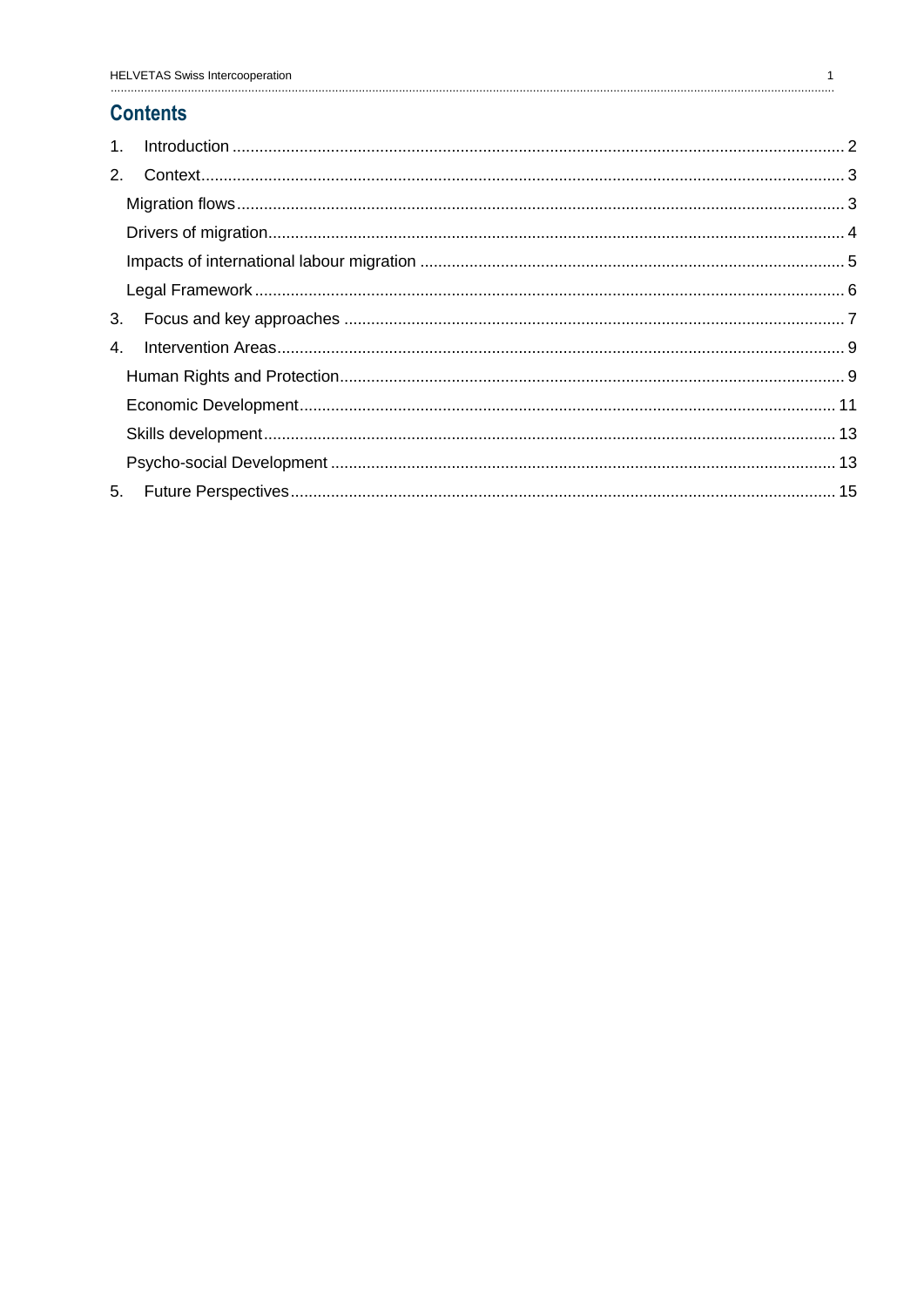# <span id="page-2-0"></span>**1. Introduction**

There are far more international migrants in the world today than ever previously recorded. The number has grown steadily over the last few decades and amounts to around 214 million in 2010 (IOM, World Migration Report 2010). International migration involves a wider diversity of ethnic and cultural groups as ever before, and also significantly more women are migrating today on their own (approx. 50%<sup>1</sup>). Regional or South-South migration has gained increasing importance with 40-60% of the migrants from developing countries residing in other developing countries<sup>2</sup>.

Traditionally being treated as separate policy portfolios, migration and development (M&D) are increasingly viewed through the prism of the many links that exist between these two fields. It is an ongoing debate if migration is beneficial to a country's development or detrimental. Large scale migration entails many changes at household, community and national level. A number of these impacts have been researched during the last years. In 2005, the report of the Global Commission on International Migration<sup>3</sup> has initiated a shift of paradigm in the debate: migration is no longer seen as only a security but also a development issue. Therefore, the focus of the debate is no longer primarily on how development efforts can stop or prevent migration, but on how migration can foster development. It is widely acknowledged that migration is a deliberate and often successful livelihood strategy to address poverty, although coupled with many challenges, risks and costs along the way. M&D considers migration as an integral part of development. In line with this, the discussion shifts away from the so far dominating migration management/control approach (i.e. boarder control, finding ways and means to decrease migration) and from a focus limited to short-term economic benefits and remittances. More holistically, the migrant-centred approach**<sup>4</sup>** combines economic with human and social development of the migrant and his/her family and looks at immediate positive and negative effects at an individual/household level. It promotes the idea that migrants and their families enjoy the complete array of human rights. Further research on how to better protect these rights and maximize the development potential of migration is however necessary. This should go in parallel with exploring the influence of migration on government policies. Migration should in this respect not be considered as an easy way out for governments not to fulfil their duties in developing their countries.

Over the next few decades, international migration is likely to transform in scale, reach and complexity, due to growing demographic disparities, the effects of environmental change, conflicts, new global political and economic dynamics, technological revolutions and social networks. These transformations will be associated with increasing opportunities – from economic growth and poverty reduction to social and cultural innovation. However, they will also exacerbate existing problems and generate new challenges – from irregular migration to protecting the human rights of migrants.

The opportunities and challenges of migration and development play a more and more prominent role on the agenda of various development actors. Due to the topic's growing importance – not only in international debates, but also in the project implementation – HELVETAS Swiss Intercooperation included M&D in its thematic portfolio in July 2011. HELVETAS Swiss Intercooperation bases its engagement in M&D on its core competences such as skills development, social and economic development, governance and human rights. The focus is on regional and South South migration with an aim neither to encourage nor to hinder migration, but to contribute to the protection of the rights of the migrants, to minimise risks and costs, and to maximise its impact on local social and economic development.

<sup>1</sup> UN Human Development Report 2009

<sup>2</sup> European Commission (2011). Migration and Development. Commission Staff Working Paper. {COM(2011) 743 final}

<sup>&</sup>lt;sup>3</sup> Global Commission on International Migration (2005). Migration in an interconnected world: New directions for action. <sup>4</sup> European Commission (2011). See also Eunomad Reflection Paper on the migrant centred approach

http://www.eunomad.org/images/MigrationDeveloppement-2011-Discussion-Paper.pdf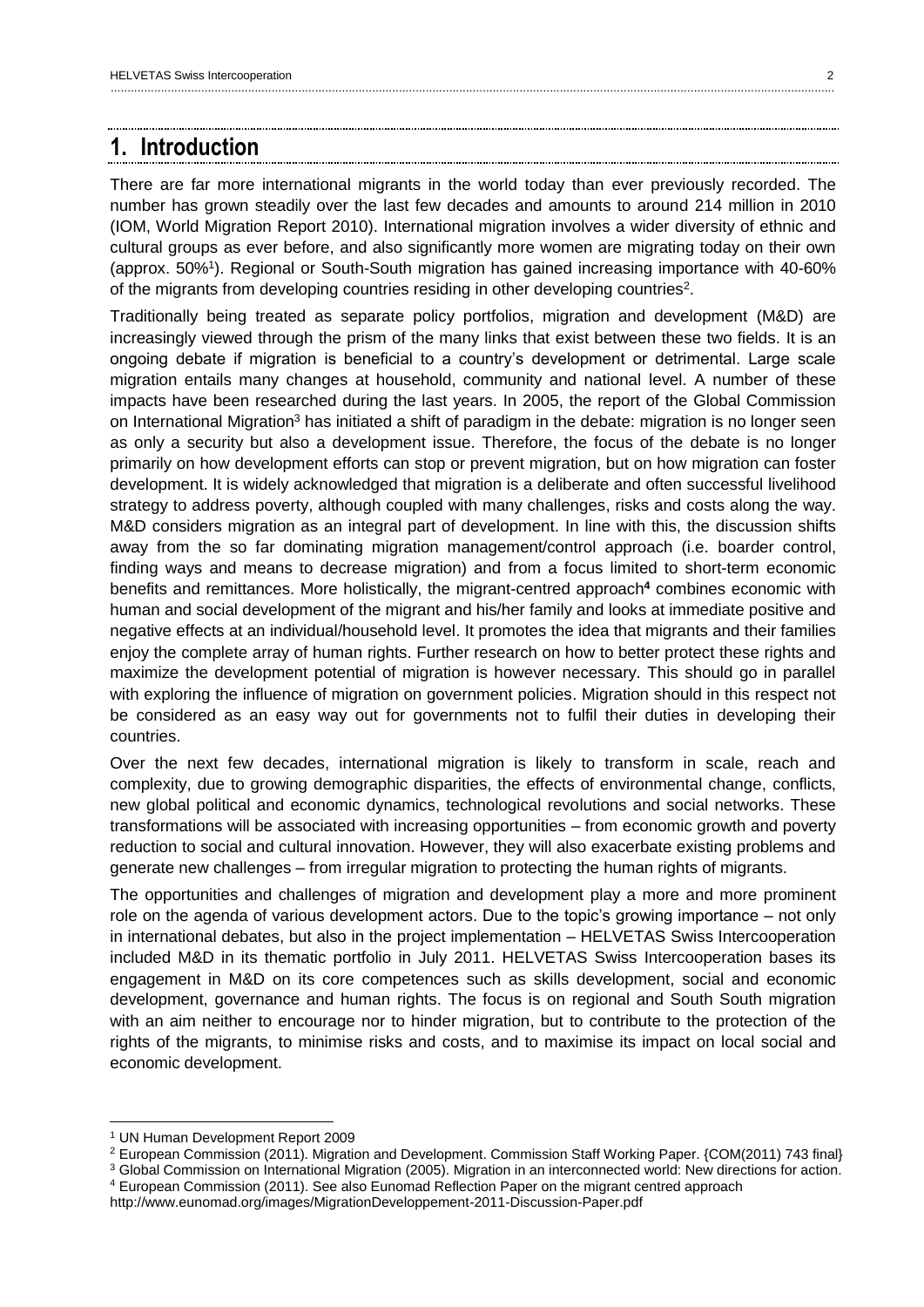# <span id="page-3-0"></span>**2. Context**

### <span id="page-3-1"></span>**Migration flows**

Around 3% of the world's population live outside their countries of birth (214 Mio. people, around 50% women), and the global trends indicate that the number of migrants will increase in the future. Internal migration (people moving within a country) is estimated to be almost four times as high, with around 740 Mio. internal migrants.<sup>5</sup> Although the MDG 1 on halving extreme poverty has been reached on a global level, development progress is decelerating, also because marginalised groups are often excluded. There is a risk that poverty rates will increase again in the coming years and that social exclusion becomes structural.<sup>6</sup> Current global development contributes to growing inequalities not only between countries but also within nations. These dynamics will contribute to further internal and international migration. The poorest are often forced into internal or cross border migration due to various reasons such as climate change or conflicts. The UN estimates that in 2050, around 200 Mio. people will be considered climate refugees. According to UNHCHR, the number of people forcibly uprooted by conflict and persecution stood at 42 Mio. in 2009, including 16 Mio. refugees and 26 Mio. internally displaced people (IDPs).

The main focus of the global discussions is still often on South-North migration. According to the UN however, only 37% of mobility takes place from developing to developed countries. The vast majority, 60%<sup>7</sup>, moves either between developing or between developed countries. A major reason why movement from developing to developed countries is comparatively small relates to the high costs. Undertaking short journeys is usually less costly. Nearly half of all migrants move within their region, as figure 1 displays. For example, intra-Asian migration amounts to almost 20% of all international migration and exceeds the sum of total movements Europe receives from all regions. Regional migration is also referred to as South-South migration, which in some ways is problematic. The term implies a clear definition on what is "North" and "South". However, there is no universal definition, and different categorising concepts of major international organisations come to different conclusions<sup>8</sup>.



Figure 1: Migration Flows (Source: UNDP<sup>9</sup>)

<sup>5</sup> UN Human Development Report

<sup>6</sup> UN Human Development Report 2011

 $7$  The remaining 3% move from developed to developing countries.

<sup>8</sup> For more information see UNDP (2009). Human Development Research Paper 07/2009: South-South Migration and Human Development. Reflections from Africa [http://hdr.undp.org/en/reports/global/hdr2009/papers/HDRP\\_2009\\_07.pdf](http://hdr.undp.org/en/reports/global/hdr2009/papers/HDRP_2009_07.pdf) <sup>9</sup> UNDP (2009). Human Development Report 2009.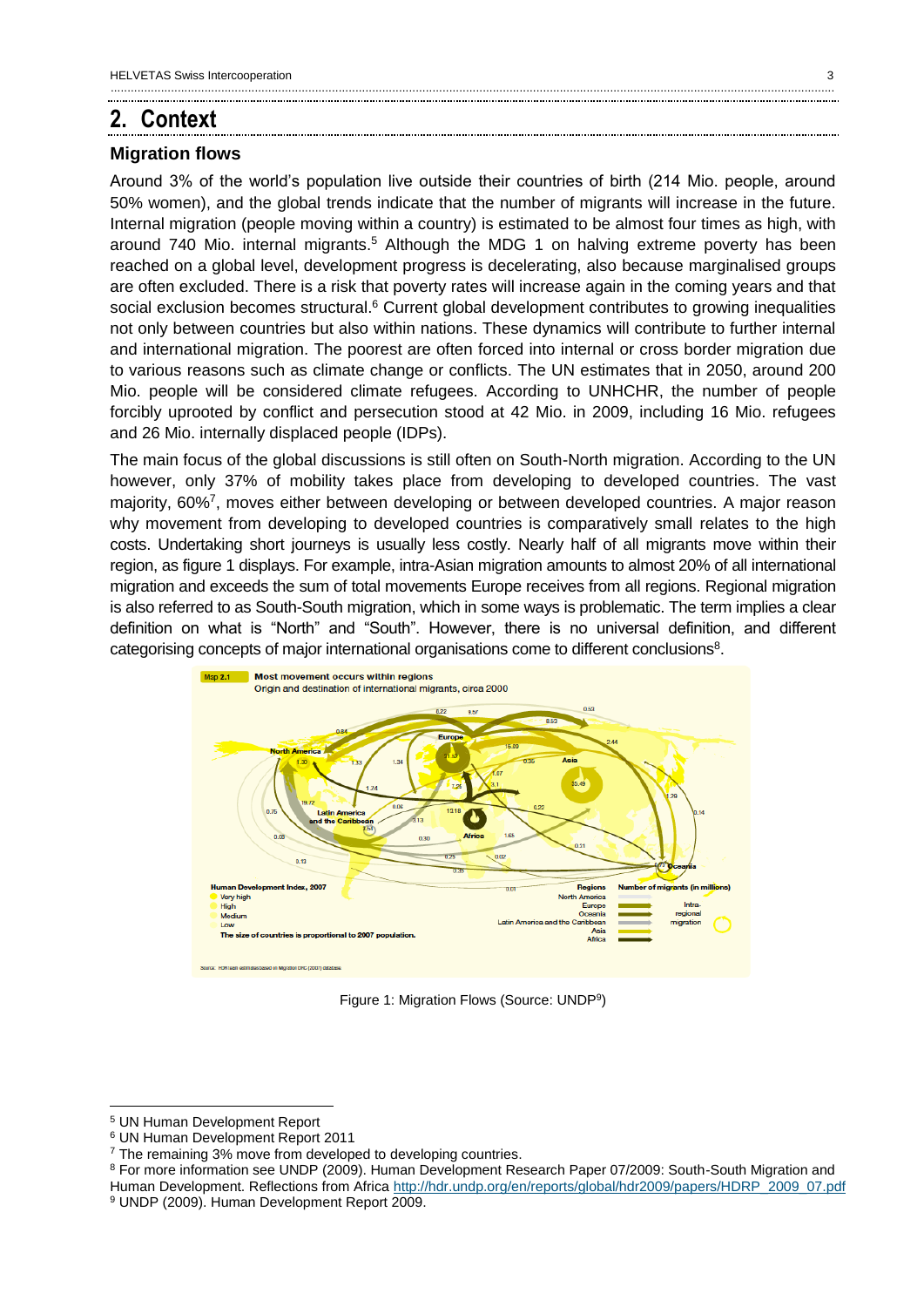International labour migration usually requires a minimal level of economic capacities. The correlation between emigration rates and levels of employment resembles a "hump", whereby emigration rates are lower in poor and rich countries and higher in countries with a moderate level of development.<sup>10</sup> Migration in search of work has increasingly become a livelihood strategy for both women and men because of the lack of opportunities for full employment and decent work in many developing countries. Migration patterns differ and depend strongly on the context, but are often circular in nature, meaning migrants are returning regularly. In many regions, such as Central Asia or Eastern Europe, migrants move in groups, often several times to the same location abroad, creating multilocal livelihoods.<sup>11</sup>

Labour migration has doubled in the last couple of decades and is expected to increase even more. The ILO estimates that in 2010 out of the 214 Mio. migrants, up to 90% were work-related. This estimation includes families of labour migrants as well as economically active refugees. Low and semi-skilled labour, and especially domestic work is increasingly in demand in the North and the South. According to ILO estimations, there are approx. 100 Mio. domestic migrant workers worldwide. Women are increasingly on the move (approx. 50%) and thus scholars observe a "feminisation of migration".

### <span id="page-4-0"></span>**Drivers of migration**

 $\overline{a}$ 

Many concrete push and pull factors are considered drivers of migration. Migrants are motivated by the quest for higher wages and better opportunities, responding to the demand for their skills abroad. Many others are forced to migrate because of famine, natural disasters, violent conflict, persecution or simply a lack of decent work in their home country. Growing numbers of people around the world are facing difficult choices as the environmental effects of climate change<sup>12</sup>, ranging from flooding to hurricanes, desertification and rising sea levels makes it even more challenging for poor people to remain in rural areas. Displacement related to the changing environmental conditions is not new, however the frequency and magnitude of the effects are likely to increase in the foreseeable future, leading many individuals with little choice other than to migrate for their own survival.

Furthermore a steep increase of semi-skilled labour is apparent on the demand side. The last two decades have seen a major transformation in the economies of nowadays middle income countries or even high-income countries, such as the Gulf States, Malaysia and Singapore. Rapid economic growth in the new industrialised countries corresponding to a better educated own labour force, have led to labour deficits in those countries. Similar to European States in the seventies, these countries have enacted policies favourable for temporary labour migration.

The following graphic summarises the main drivers of migration, including push and pull factors both from countries of origin and destination:

<sup>10</sup> De Haas, H. (2007). Migration and Development: A Theoretical Perspective. COMCAD Working Papers. No. 29, 2007. <sup>11</sup> Thieme, S. and Barbora, S. (2009). Sustaining livelihoods in multilocal settings.

<sup>12</sup> For more information see Foresight (2011). Migration and Global Environmental Change: Future Challenges and Opportunities [http://www.bis.gov.uk/assets/foresight/docs/migration/11-1116-migration-and-global-environmental](http://www.bis.gov.uk/assets/foresight/docs/migration/11-1116-migration-and-global-environmental-change.pdf)[change.pdf](http://www.bis.gov.uk/assets/foresight/docs/migration/11-1116-migration-and-global-environmental-change.pdf)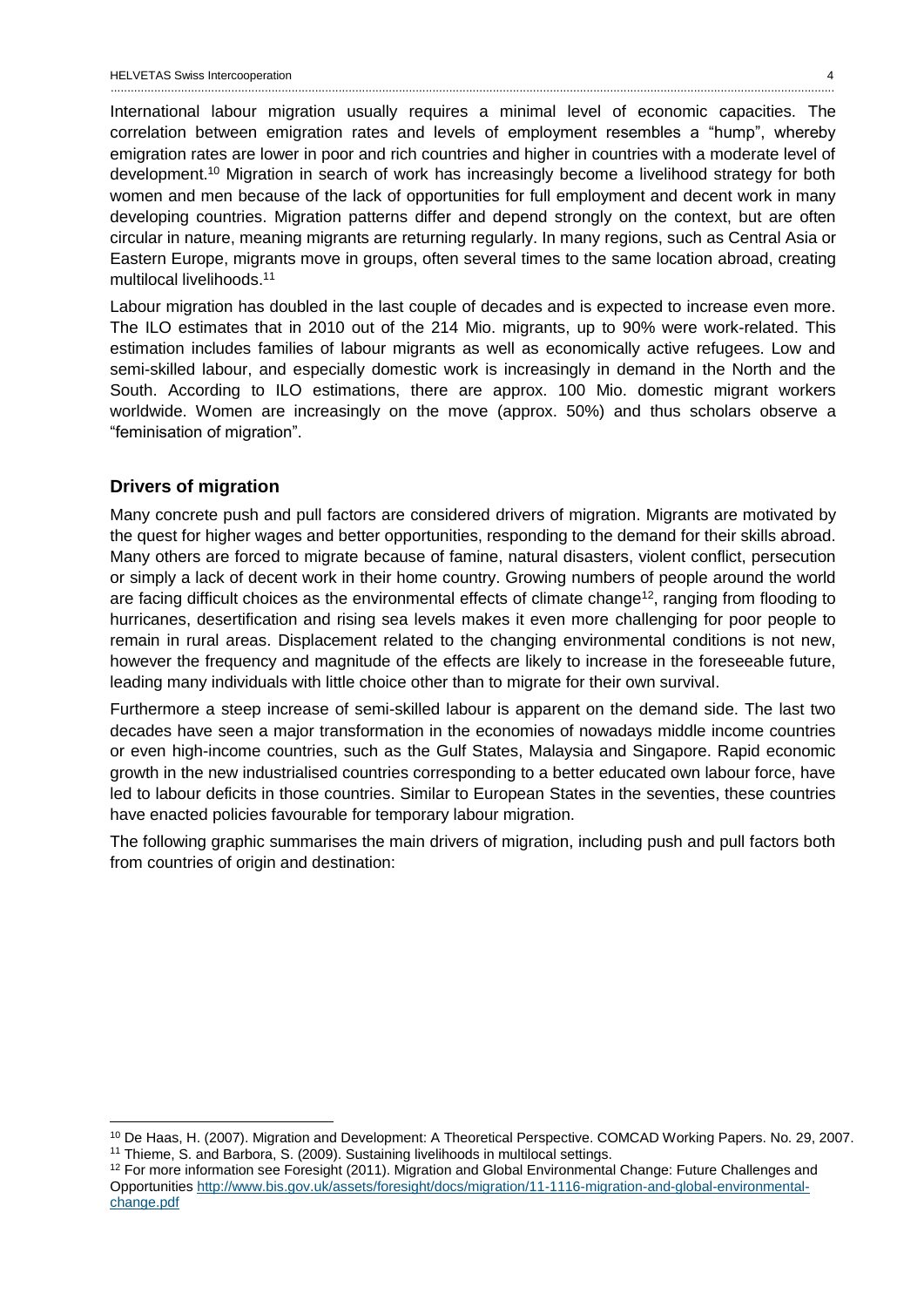

**Political** 

#### <span id="page-5-0"></span>**Impacts of international labour migration**

Although globalisation has liberalised the movement of goods, services and capital across borders in many ways, cross-border movement of people and labour remains much more restricted. While international migration can be a positive and economically successful experience for migrant workers, migrants and their families are exposed to numerous risks. Many suffer from poor working and living conditions, including low wages, unsafe working environments, a virtual absence of social protection, denial of freedom of association and workers' rights, discrimination and xenophobia. Many migrant workers, especially low-skilled workers, face exploitative working conditions and enjoy only limited protection, as well as no human and labour rights. The benefits of migration and thus the contribution to development depend on the degree to which migrants are protected and empowered by their home countries as well as the COD. Labour migration has the potential to serve as an engine of growth and development for all parties involved – destination countries, origin countries and migrant workers themselves. The benefits are not limited to financial remittances but also include so-called social remittances which materialise in transfers of information, skills, values, innovative ideas, etc. Whether benefits are maximised depends on a number of different factors including the forms of labour migration, the protection of their rights or the extent to which migrants are empowered to turn their migration experience into a positive one. Furthermore, it is crucial that countries introduce and implement policies to manage migration and that the COOs offer a favourable environment and structures to integrate the returning human, social and financial capital.

Remittances, the money sent back home by migrants, have a growing financial weight in COO. Globally, these remittances are around three times higher than Official Development Assistance (ODA), and have been growing steadily over the past decades. In 1995, workers' remittances to developing countries amounted to 85 Billion USD, in 2004 to 260 Billion and in 2011 to 372 Billion USD.<sup>13</sup> The importance of remittances will increase further in the future. The Worldbank estimates that in 2014, they will reach 467 Billion USD. The following graph compares the development of remittances, ODA and Foreign Direct Investment (FDI), and displays the increasing importance of remittances.

<sup>13</sup> World Bank (2012). Migration and Development Brief 18, April 2012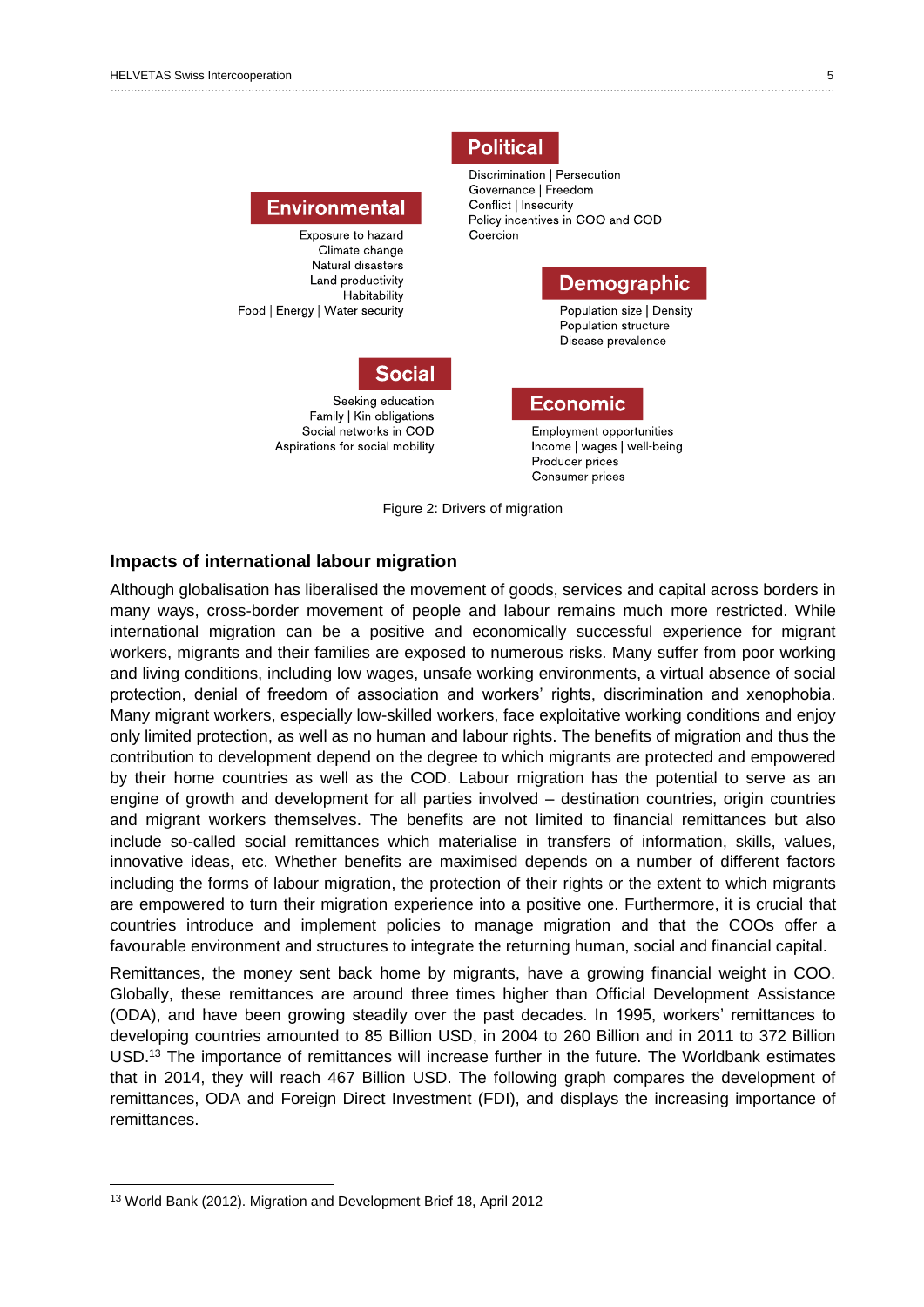

Figure 3: Remittances compared to other financial flows<sup>14</sup>

Disaggregating the overall quantity of remittances demonstrates that they also amount to a substantial share of GDPs of certain countries. A number of countries in South and Central Asia strongly depend on the remittances sent back.



Figure 4: Top recipients of remittances<sup>15</sup>

#### <span id="page-6-0"></span>**Legal Framework**

Over the past decades, the international legal framework related to migration has developed significantly, starting from the *Universal Declaration on Human Rights*. A quite comprehensive catalogue of legal international instruments<sup>16</sup> regulates migration, such as the *International Convention on the Protection of the Rights of All Migrant Workers and Members of their Families*  and since June 2011, domestic workers are protected under the ILO *Convention 189 Decent Work for Domestic Workers*. The latter recognises domestic work as an important and still to be regulated sector, and recalls that international labour conventions also apply to domestic workers. The Palermo *Protocol to Prevent, Suppress and Punish Trafficking in Persons especially Women and* 

<sup>14</sup> World Bank (2012). Migration and Development Brief 18, April 2012

<sup>15</sup> Ibid.

<sup>&</sup>lt;sup>16</sup> For a complete list of relevant migration and human rights instruments see Global Migration Group (2008). International Migration and Human Rights.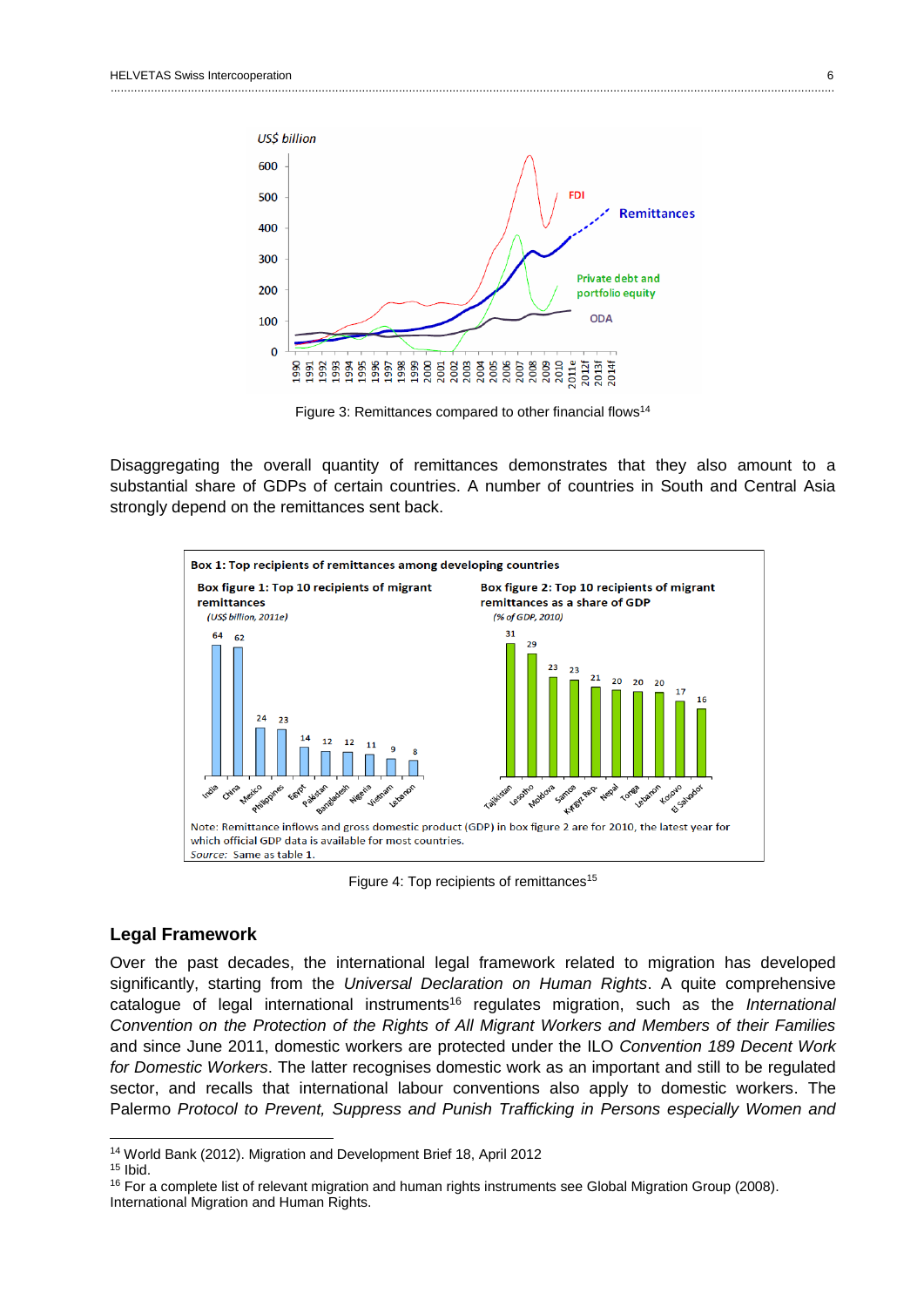*Children* (adopted 2000), which supplements the *United Nations Convention against Transnational Organised Crime*, includes a very comprehensive definition of trafficking: "Recruitment, transportation, transfer, harbouring or receipt of persons, by means of threat or use of force or other forms of coercion, of abduction, of fraud, of deception, of the abuse of power or of a position of vulnerability or of the giving or receiving of payments or benefits to achieve the consent of a person having control over another person, for the purpose of exploitation" (extract of Art. 3). This definition includes many exploited labour migrants, but is so far only limitedly translated into national legislations. As with many international legal instruments, ratification, implementation and sanctions remain limited. Neither receiving nor sending countries are so far strongly committed to the international legal framework.

# <span id="page-7-0"></span>**3. Focus and key approaches**

 $\overline{a}$ 

The mandate of HELVETAS Swiss Intercooperation is to support impoverished and disadvantaged people and communities in developing and transitional countries who want to actively improve their living conditions. Our work is guided by a human rights based approach. The protection, promotion and execution of social, economic, political and cultural rights are at the centre of our projects and programmes. Through our interventions we support disadvantaged and vulnerable people to help themselves and assist them in sustainably improving their livelihoods. HELVETAS Swiss Intercooperation focuses on the most disadvantaged groups and the poor within five thematic working areas<sup>17</sup>. Although the so-called migration hump<sup>18</sup> suggests it is not the poorest who migrate for work, the migrants and their families bear a risk of high vulnerability and marginalisation. Various experiences gained in these working areas offer excellent entry points or close linkages to interventions related to M&D. Hence, the organisation will mainly concentrate its engagement in the sector of migration on projects which are closely linked to its thematic expertise. Based on arguments lined out in the previous section and the strategy of HELVETAS Swiss Intercooperation, the organisation's focus in the working field of M&D is on regional migration, such as in South Asia, Central Asia or West Africa. Regional migration has a strong notion of labour migration. Therefore, low and semi-skilled labour migration is another focus of the working field.

Though migration is a new theme for HELVETAS Swiss Intercooperation, it has valuable international experience with related fields such human trafficking or IDPs. In Vietnam, for example, HELVETAS Swiss Intercooperation is implementing a project to reduce gender disparity and to improve women's participation in decision making bodies to tackle – among other issues – women trafficking, which is a significant topic in the marginal Cao Bang region on the Chinese border. In Eastern Europe, a general project approach of HELVETAS Swiss Intercooperation is to promote inter-ethnic dialogue and this implies also working on the inclusion of IDPs. In many countries and regions, migration has implicit and explicit effects on project implementation. The most prominent example is Nepal where many rural livelihood projects are affected by the (seasonal) absence of men, and where skills development projects, in the beginning, unintentionally skilled migrant workers. In order to address this, alternative implementation models such as farmer business schools for women left behind or trainings offered were adapted to the specific needs of migrant workers.

<sup>&</sup>lt;sup>17</sup> Rural Economy, Governance and Peace, Water and Infrastructure, Environment and Climate, Skills Development and Education

<sup>&</sup>lt;sup>18</sup> In the early stages of development, an increase in wealth tends to lead to a rise in migration, since a certain threshold of income is necessary to enable people to assume costs and risks of migrating. Only at later stages of development, emigration tends to decrease and countries tend to transform from net labour exporters to net labour importers. De Haas, H. (2007). Migration and Development: A Theoretical Perspective. COMCAD Working Papers. No. 29, 2007.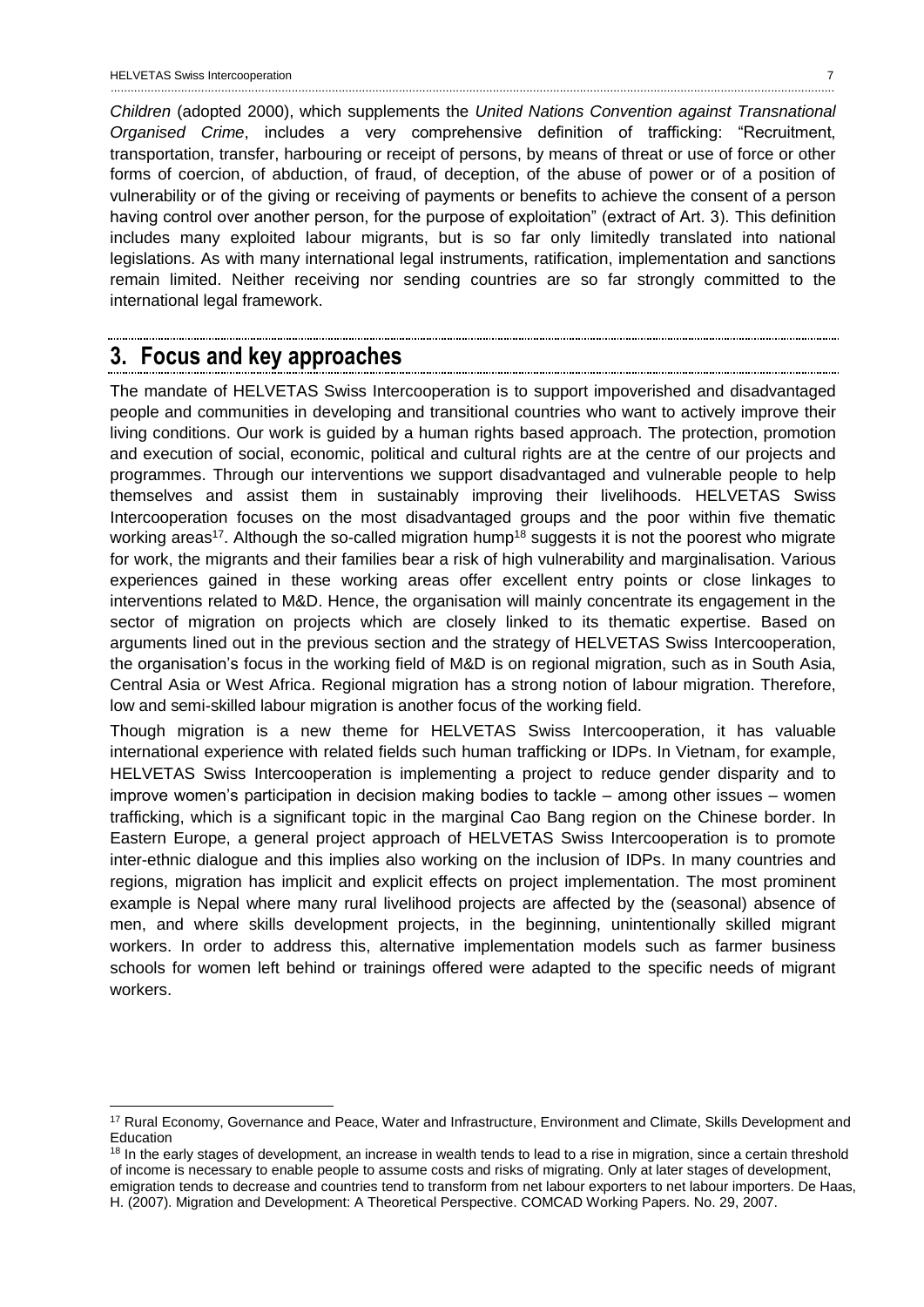In its interventions, HELVETAS Swiss Intercooperation supports the link between migration and development and accepts migration as a viable livelihood option. We do not aim at promoting migration but work towards reducing its risks and costs, and maximise its benefits. Our efforts and interventions in the field of M&D contribute towards enhanced social and economic development in rural and semi-urban areas. In order to best maximise the benefits of migration and minimise its costs, our approach is to work along the migration cycle (see figure 3) and support the migrants and their families in all its stages. This allows for comprehensive interventions, taking into account the different vulnerabilities of migrants and their families. A key area is increased access to information so that an informed decision whether to migrate or not is taken. Pre-departure interventions, such as better preparing migrants by supporting them in developing basic skills or by increasing their knowledge on language, legal or cultural aspects of the COD, contribute to a more beneficial migration experience. At this stage, inclusion of the family left behind is a crucial aspect, in order to prepare them to shoulder the daily chores. This includes also securing a certain level of financial literacy to plan and budget (including savings) the anticipated incoming remittances. Decreasing remittances transfer costs and increasing the productive use of remittances are challenges to be addressed at the in-service stage. This also lays a basis for successful return and reintegration. However, there are various forms of returns: to the native rural areas, to urban centres or no return to the COO at all. The choices made by the majority of the migrants highly depend on the context. Labour migration nowadays has multiple localities and also increases rural-urban mobility and contributes to urbanisation.



Figure 5: Migration Cycle (own source)

HELVETAS Swiss Intercooperation also aims at influencing migration policies at national and international (mainly regional) levels so that the migration process is better governed. Where possible, it is ideal to choose an approach of working in the COO and the COD simultaneously. HELVETAS Swiss Intercooperation is however not present in many COD. Some organisations working with migrants in destination countries could therefore be identified as potential partners. HELVETAS Swiss Intercooperation also actively participates in discussions and exchanges with the Swiss government and other Swiss or international organisations for instance in the context of international fora (e.g. the High-level Dialogue or the Global Forum for Migration and Development), in order to promote the migration and development approach in development policy.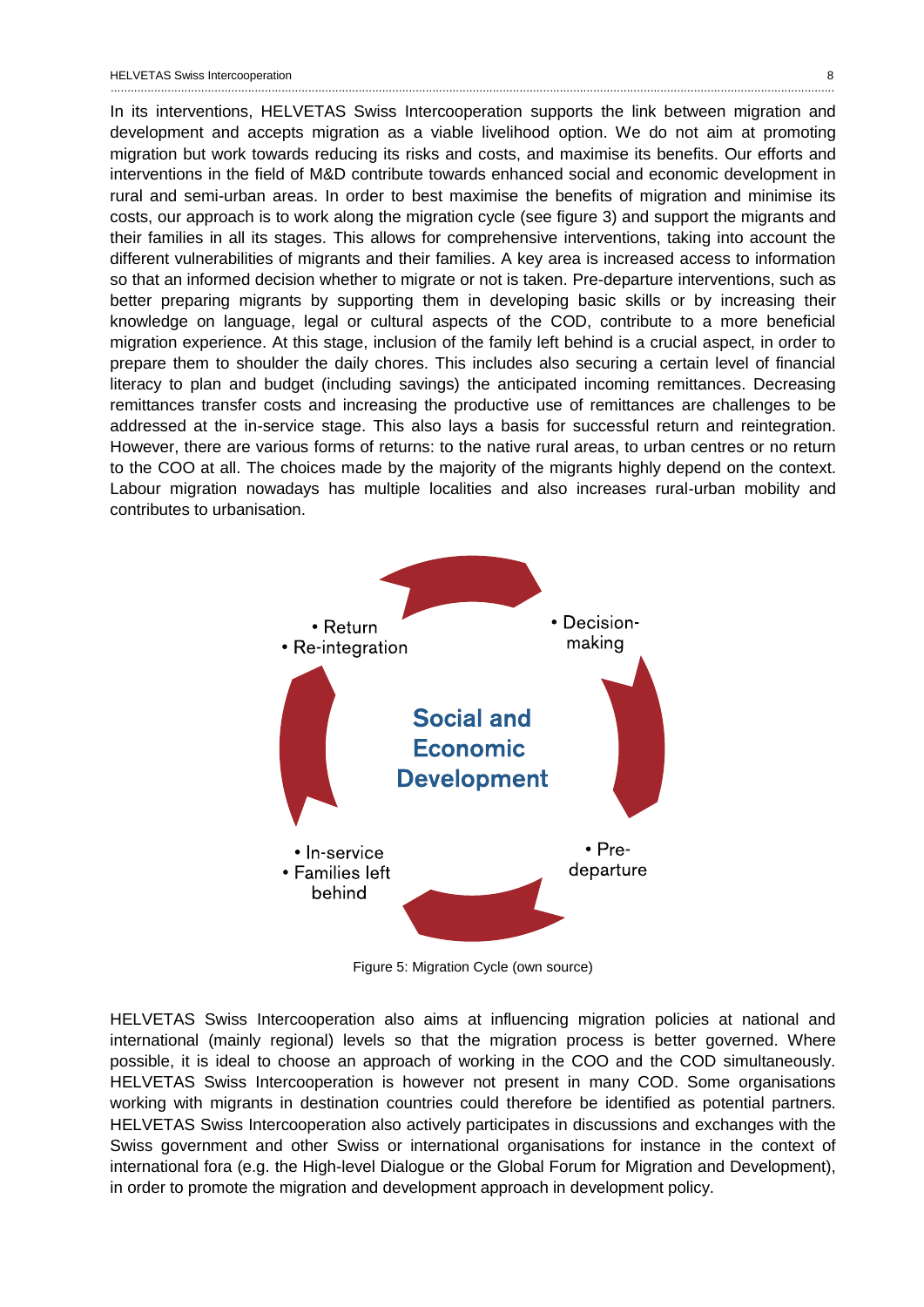# <span id="page-9-0"></span>**4. Intervention Areas**

Migration is a phenomenon that has implications on many sectors in development work and therefore needs a multi-disciplinary approach. The development impact of migration and mobility will be stronger if the migrant's social, financial, human and cultural capital is recognised and fostered, and if migrants are better protected. A migrant-centred approach strengthens the human and social dimensions, while not neglecting the economic perspective. Governance and human rights build the framework for a migrant-centred management of migration, as well as for the protection of migrants. Important links are to be made to skills development and rural economic development, which are key for a successful migration experience and productive investment of remittances. Additionally, a focus on psycho-social development aims at mitigating the far-reaching dynamics which migration triggers within families and communities.

The following graph illustrates the main areas of engagement in the working field of M&D:



Figure 6: Intervention areas of HELVETAS Swiss Intercooperation in the field of M&D (own source)

Migration is not only a sector in itself, but a phenomenon that affects all development work. Therefore, looking at migration as a more cross-cutting topic or putting on a "migration lens" is crucial in regions where the numbers of migrants are high. The country programmes of HELVETAS Swiss Intercooperation can therefore choose to add migration as one of the cross-cutting principles.

### <span id="page-9-1"></span>**Human Rights and Protection**

**Challenges:** Effectively managing and governing cross-border labour migration is challenging. Often not covered by national labour law, labour migrants are a particularly vulnerable population due to a number of factors. In cases of discrimination, unequal treatment and opportunities at work or abuse, migrants often cannot access legal redress. Despite a demonstrated demand for workers, numerous immigration barriers persist in destination countries. As a result, an increasing proportion of migrants are migrating through irregular channels. In order to better protect them, the international community has adopted several legal instruments as outlined above. Despite well-developed international standards to protect migrants, their rights as workers and human beings are too often undermined, especially if their status is irregular. Furthermore, many countries have so far not ratified the conventions.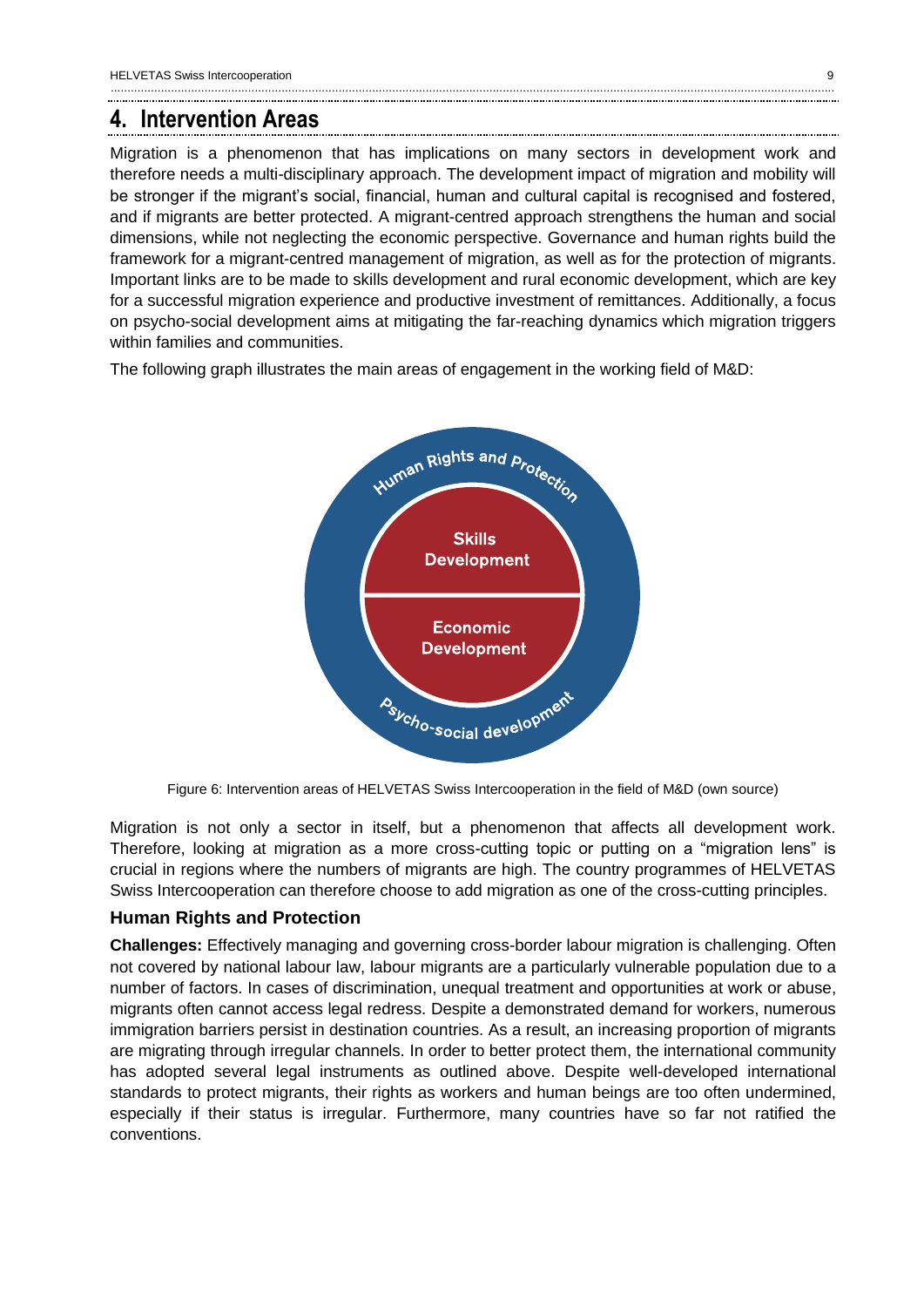Comprehensive and up-to-date labour migration policies are the basis for good migration governance. But it is not sufficient to have sound immigration and emigration policies. In- and outmigration affects many other policy fields where it must be addressed and included in a coherent way. Policy coherence in migration implies including the relevant institutions and processes regulating migration, development, economics, labour, civil law (contract law) and human rights. It requires coordination among ministries and integration of migration into sector policies. A coherent and transparent policy framework leads to a true win-win-win situation for migrants, COO and COD. In the Gulf Cooperation Countries for example, the Kafala system / visa sponsorship persists, where visas are tied to the employer. This implies that the workers cannot change employer and completely depends on his/her goodwill.

Challenges in migration governance not only arise in the COD. Also the COO can influence the degree of vulnerability of its emigrants. Migrants, who lack comprehensive information about migration procedures, their rights before departure, during their stay abroad, and upon returning to their COO, do not have the capacities to act adequately in case of any difficultiy or abuse.

**Possible interventions:** Applying good governance principles (participation, accountability, transparency, effectiveness & efficiency, equity & inclusiveness and rule of law) along the migration cycle contributes to the empowerment of migrants. Furthermore, a Human Rights Based Approach (HRBA) to global and local migration governance is needed to protect the rights of all migrants and their families. Working with duty-bearers to comply with their obligations is crucial. Advocacy for establishing a comprehensive migration and development policy or for the implementation of an existing policy framework has to be increased by local actors. Awareness raising on international law and the corresponding obligations for COO and COD helps identifying their responsibilities. Developing capacities of local governments for fulfilling their administrative and legislative tasks is at the same time important. Accountability between different actors playing a role in the migration chain needs special attention. Many players – in COO and COD – are involved in placing workers, and accountability mechanisms among them, but especially to the migrants themselves, are oftentimes inexistent and need to be strengthened. In line with the multi-stakeholder approach, it is not sufficient to work with the government only. The private sector which comprises formally registered recruitment agencies and informal sub-agents/brokers has to be called on to act in a responsible way. The private sector plays the crucial link between the migrants and their employers, but their dealings are often not professional. Thus, developing the professionalism of the private sector, particularly the recruiting agencies, is vital to protect the rights of the migrant workers. Similarly the role of the local civil society cannot be undermined. The civil society has to actively engage in advocacy and lobbying for safe migration. Supporting local civil society in engaging actively in advocacy and lobbying for safe migration is crucial.

On the other hand, migrants themselves need to be empowered to know, claim and access their rights – in their home country as well as abroad. Through human rights education, awareness on their legal entitlements needs to be promoted. Importantly, in migration not only human rights are essential, but at the same time labour and migrants' rights (e.g. contract law). Fostering confidence, skills and resources of the migrants would support them in communicating with duty-bearers and in advocating for their rights.

Access to information primarily before migrating, but also for in-service migrants, is crucial for successful migration. Oftentimes, decisions to migrate are taken in an uninformed way, including the issue of choosing a recruiting agency or sub-agent, necessary payments, contract conditions, etc. Since aspirant migrants often lack information on the adequate level of financial costs of migration, migrants might already at home become victims of exploitation from recruitment agencies. Additionally, the quality of the pre-departure preparation trainings for migrants is also mostly rather poor; people basically leave their home country unprepared for the challenges of a life in a completely different country (i.e. not knowing their rights or what measures to take in case of violation of their contract, health including HIV/AIDS, etc.). Poor working and living conditions of the migrants in the COD result to a great extent from lacking knowledge and limited preparation for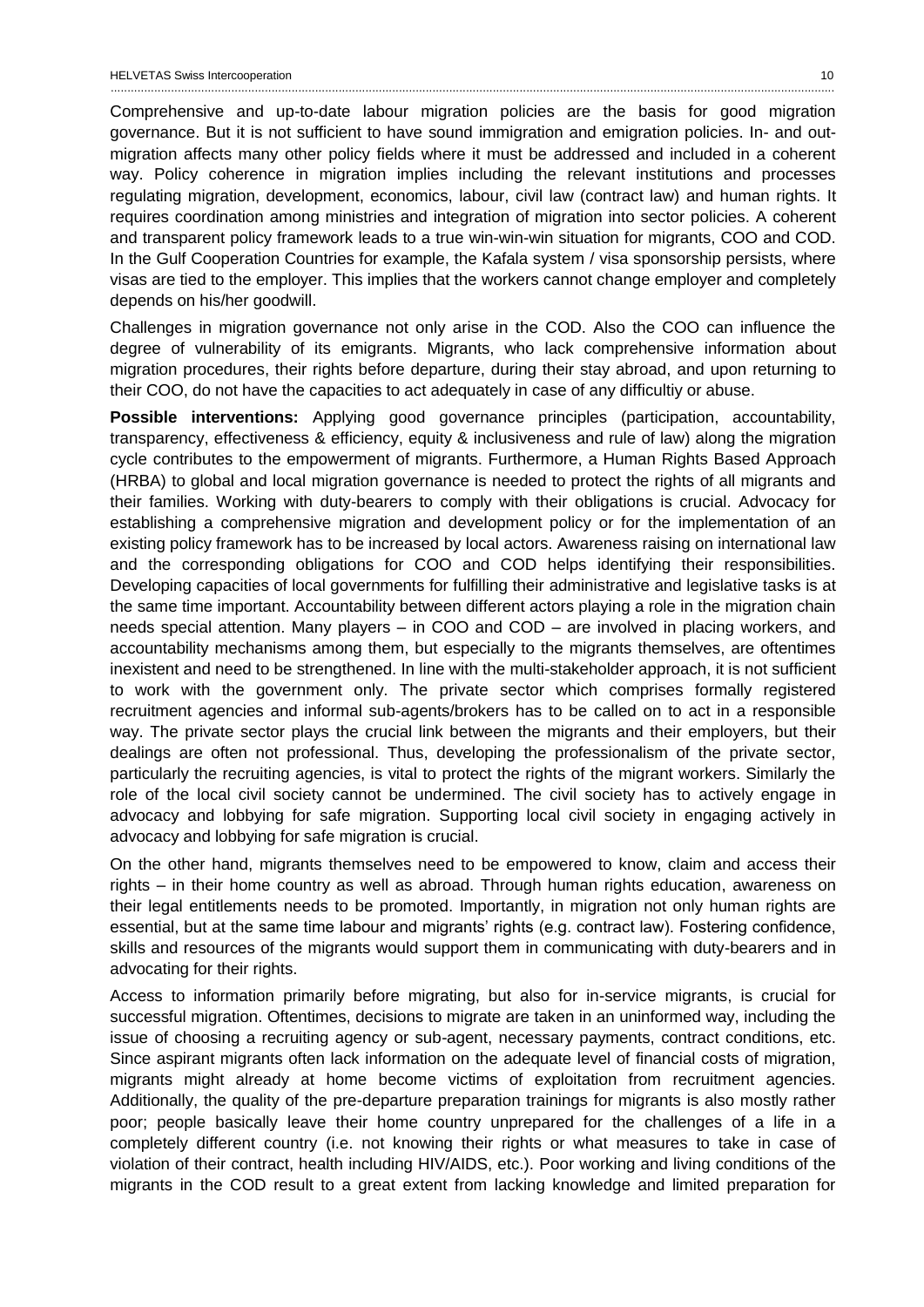migration. Once abroad, the migrants – and especially domestic workers – yet have less access to information or any sort of legal or psycho-social support.

........................................................................................................................................................................................................................

Access to information empowers people to take the right decisions and to feel more self-confident. Hence it is crucial at all stages of the migration cycle for successful migration, but especially at the initial stages before decision making and before departure. This includes information on the financial and social costs of migration, on the process of migration, on basics about customs and culture of the COD, how to react to abuse, how to keep contact with their own family, whom to contact in case of difficulties in the COD, how to remit money safely, etc.

Another topic which has to be addressed under migration governance is human trafficking. Its scope goes farther than the commercial sex trade. In terms of labour migration, it is often the nature and conditions of work in the COD that defines the cases as trafficking. Labour exploitation can take a range of forms such as debt bondage, low wages, excessive working hours, unsafe conditions, no wages (slavery), forced into prostitution, etc. In many cases, the migrant does not see him/herself as a victim, since s/he still feels better off than in the home country. Children on the move, trafficked or not, are especially vulnerable. In all cases, it is often hard to tell where trafficking begins and ends. The *United Nations Convention on Transnational Organised Crime* and its Protocols, especially the *Palermo Protocol to Prevent, Suppress and Punish the Trafficking in Persons* provides the following definition:

"Trafficking in persons' shall mean the recruitment, transportation, transfer, harbouring or receipt of persons, by means of the threat or use of force or other forms of coercion, of abduction, of fraud, of deception, of the abuse of power or of a position of vulnerability or of the giving or receiving of payments or benefits to achieve the consent of a person having control over another person, for the purpose of exploitation. Exploitation shall include, at a minimum, the exploitation of the prostitution of others or other forms of sexual exploitation, forced labour or services, slavery or practices similar to slavery, servitude or the removal of organs" (Article 3).

When channels for safe and legal migration are limited, and visa regulations become increasingly restrictive, private actors such as recruiting agencies or other employers may take advantage of this predicament, and lure potential migrants into exploitative employment. The movement of people for the purpose of forced labour (including non-payment of salaries) and services usually involves trafficking in persons. Therefore, one often finds a direct correlation between forced labour and human trafficking.

#### <span id="page-11-0"></span>**Economic Development**

**Challenges:** There is an international consensus that migrants' financial remittances are the most tangible benefits of migration to developing countries. They often contribute to significant shares of the GDP. In Bangladesh as well as in Sri Lanka for example, remittances overtop the garment industry as foreign exchange earner. Remittances are private money and should not be appropriated by the state. Undoubtedly, remittances have a huge impact on improving livelihoods of millions of people worldwide. Migrant remittances are mostly spent for consumption or invested in improved housing, nutrition, schooling and health care, thus directly improving the livelihood situation. Thereby, they boost the local economy and create multiplier effects. Furthermore, remittances contribute to creating human capital by financing education of children and health for all age groups as well as improving food security for poor households. On the other hand, a huge inflow of remittances takes off some pressure on the government to implement necessary and often long overdue social and economical reforms.

The initially challenging and costly technical part of transferring remittances from one country to another has become increasingly simple and transfer costs have reduced substantially. Nevertheless, informal actors (bus drivers, family networks, etc.) and costly Money Transfer Operators such as Western Union are still widely used, due to lacking knowledge or convenience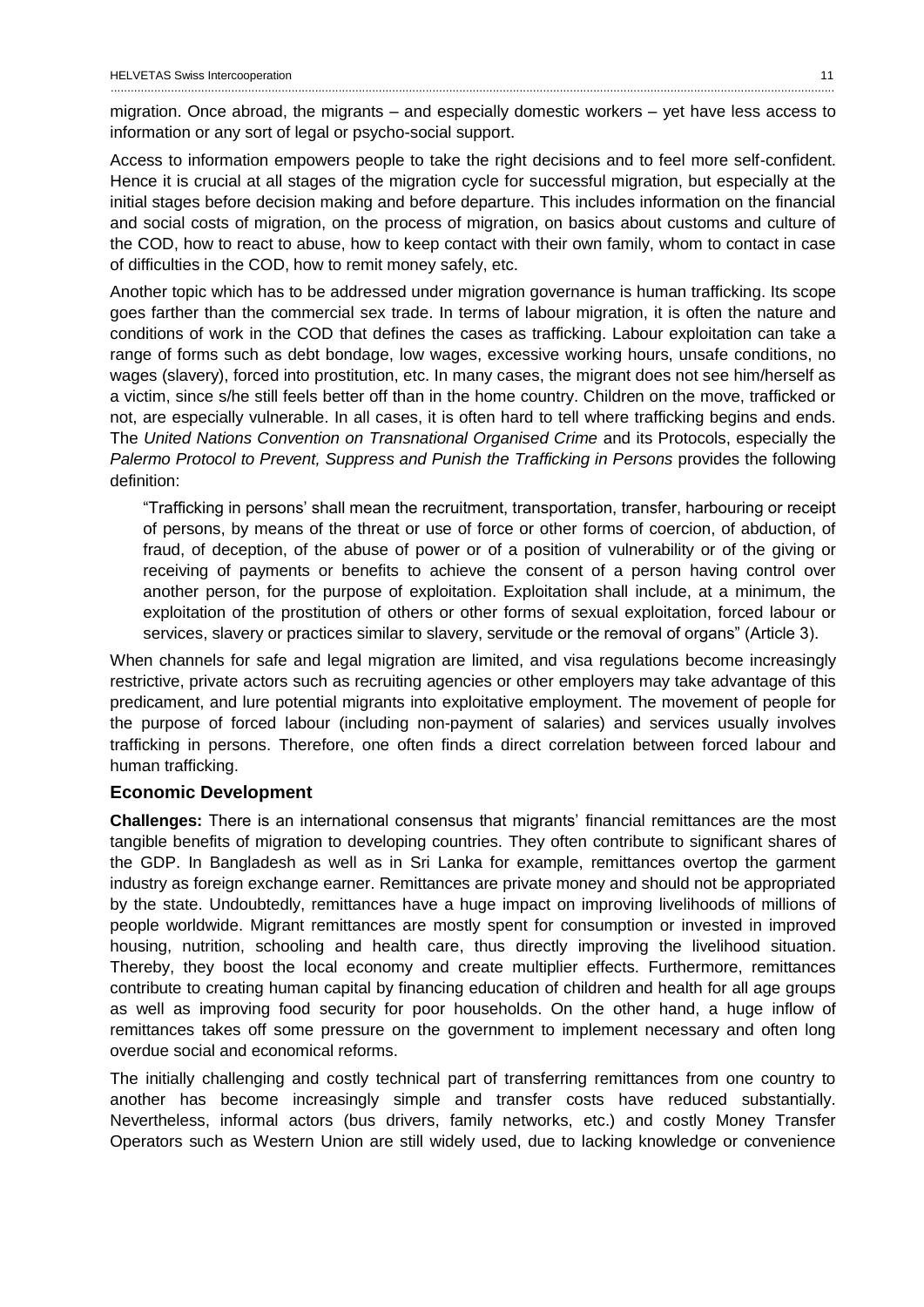$\overline{a}$ 

reasons.<sup>19</sup> At present, remittances are often not being used to tackle one of the root causes of migration: the poor rural economy. Many households use the injection of income for immediate and short-term improvements in consumption, household asset accumulation as well as meeting lifecycle obligations. On the other hand they often remain vulnerable and may fall back into poverty since the remittance brought in is not planned and invested in a sustainable manner, due to lack of knowledge, awareness or options. Investing remittances productively is a challenge for many migrants. If longer term investments are lacking, reintegration becomes more difficult. And in spite of its importance, return and reintegration (incl. the decision not to return) have not been given enough weight, also in terms of researching and better understanding these patterns. Many countries of origin are not prepared enough for sustainable reintegration of their returning labour migrants. Nevertheless, many countries are now setting up special units to deliver services for returning migrants and programmes for reintegration into professional life, such as counselling, vocational training, job-placement assistance, access to credit schemes or entrepreneurship support. Successful reintegration should also build on skills acquired during migration (for further elaboration on this see the following chapter).

**Possible interventions**: The basic idea that has to guide a remittances management component is that remittances are private money and the decision on how to use / invest it should solely be taken by the migrant and his/her family. Any project can only support families on how to achieve the goals they have set for themselves and for which they have sacrificed a lot. Main interventions are on predeparture cost-benefit analysis, access to loans (linking with existing banks or micro-credit institutions), budgeting and planning skills, saving culture, access to safe savings accounts, and awareness raising about the importance of productive remittances' investment.

Migrants and their families often lack basic financial skills which negatively impact already on the decision making whether to migrate or not. Financial literacy means that the family would be able to discuss and plan financial aspects, and set goals for a successful migration, ideally before the migrant leaves. This means that the people need to acquire the necessary *knowledge*, *skills* and *attitudes* for good financial management. However, it needs a different set of knowledge and behaviour for increasing trust in banks and create a culture of saving. Literature and experiences<sup>20</sup> suggest that mere information campaigns are not sufficient to reach a behavioural change, but opportunities and close accompaniment to practice acquired knowledge and eventually change. The aim is to transform reactive into proactive behaviour which anticipates risks and adequate coping strategies.

As concern the question of transferring money, and taking into account the speed of the development of communication technologies, remitting money via mobile phone has become a reality in many countries, especially in Africa. Furthermore, banks have opened branch offices in rural areas and hence allow the recipients to receive money even in comparatively remote places. Migrants and their families are thus supported to increasingly use formal and cheap channels to remit money.

With regard to making the best use of remittances, there is a consensus that sound macroeconomic policies, political stability and improvements in the investment climate in COO are prerequisites. Further, better saving and investment option should be provided to migrants and their families. In addition, migrants and their families are supported on how to use remittances for sustainable development, according to their specific personal needs and interest. An example is to provide small-scale business trainings (incl. agricultural investments) for entrepreneurs among the migrant returnees and family members left behind. As not everybody is an entrepreneur, a careful selection process according to specific criteria is needed. Before starting the business, a thorough market

<sup>&</sup>lt;sup>19</sup> Intercooperation together with SDC has published an article on Remittances in 2004, along with a corresponding presentation. These documents can be found on [http://www.intercooperation.ch/finance/themes/2004/remittances](http://www.intercooperation.ch/finance/themes/2004/remittances-migrants-german.pdf)[migrants-german.pdf](http://www.intercooperation.ch/finance/themes/2004/remittances-migrants-german.pdf) and [http://www.deza.admin.ch/ressources/resource\\_en\\_25052.pdf](http://www.deza.admin.ch/ressources/resource_en_25052.pdf) <sup>20</sup> SDC Income and Employment Network http://www.sdc-employment-

income.ch/en/Home/Financial\_Sector/Savings\_Credit\_Forum/Do\_Financial\_Literacy\_Skills\_Empower\_the\_Poor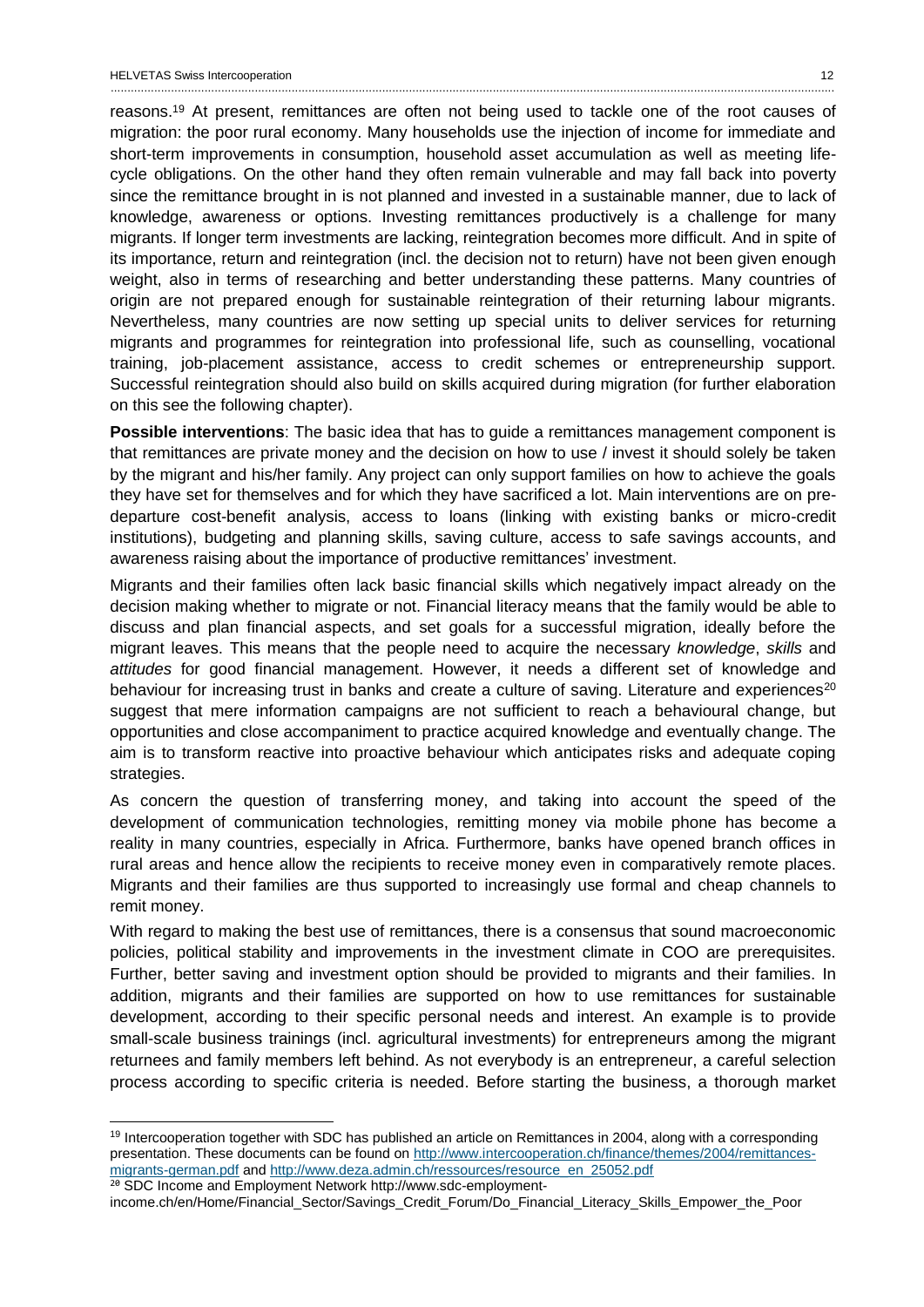analysis (including banks and micro-finance institutions) will clarify which products and trade do have financial potential.

Regional labour migration is often circular, and therefore, reintegration of migrants is a crucial issue. Circular migration means that workers are moving back and forth between countries of origin and destination. Hence migrants return to their COO with enhanced knowledge, additional skills, new cultural and social experiences, and additional financial means. Thus, the human capital of the COO increases substantially, and the more pessimistic views of "brain drain" turns – at least partly – into a "brain gain". In order to achieve this, migrants must have easy access to the resources they need both for consumption and investment. Such interventions could lead to breaking the migration cycle – although this is not an objective in itself. On the other hand, not all migrants aim at returning to their home countries. Therefore, livelihoods are increasingly becoming multi-local: people living at different places are contributing to sustain the family's livelihood.

#### <span id="page-13-0"></span>**Skills development**

**Challenges:** The majority of regional migration is so-called "unskilled"<sup>21</sup> or semi-skilled migration. Men and women leave their homes bound for work in child care, domestic work, construction, cleaning, etc. in the best case with a short crash-course about basic knowledge and skills. Domestic workers for example are in many cases not even familiar with the basic modern "Western" domestic appliances they are supposed to handle, or construction workers have never set foot on a construction site before. Such situations and the corresponding low self-esteem leave them even more vulnerable to exploitation and abuse. Pre-departure trainings are offered by private and governmental agencies, mainly in Asian countries, and often include some basic skills training, especially for domestic workers. However, the quality is often limited.

**Possible interventions:** Experience has shown that even basic capacities and skills lead to a higher self-confidence and thereby to less abuse. Furthermore, if the migrant workers already attended basic training in their COO, they can usually claim initial salaries which are considerably higher<sup>22</sup>. Hence, it is worth investing in skilling aspirant migrants. Therefore, specifically designed trainings according to the labour needs of COD provide migrants with the necessary skills. Such trainings can also be complemented by more in-depth pre-departure information on issues such as working conditions, language or culture. Project experience has demonstrated that vocational skills programmes have trained aspirant migrants without being aware of. In Nepal for example, potential migrants were unintentionally included in the project, but were afterwards able to claim a higher salary in the COD. Therefore, a migration lens for existing education and skills development projects in migration prone areas helps to identify potentials to meet specific needs of migrants. This opens opportunities for further empowering migrants and decreasing their vulnerability, such as through additional pre-departure trainings.

Skilling programmes always consider the importance of the trained skill in the COO. The skills of migrants should also be useful for the COO so that once s/he returns, s/he can work with her increased skills in the local job market and contribute to the development of the home country. Migrants are often perceived as 'change agents' because they do have the potential to introduce new business skills, market opportunities or take over responsibilities in their home communities. Working with those change agents is crucial for reintegration and sustainable development.

### <span id="page-13-1"></span>**Psycho-social Development**

 $\overline{a}$ 

**Challenges:** The rising number of women involved in all migration streams has led to the coining of the term "feminisation of migration". According to the IOM, 49% of all migrants are women, with a tendency to rise. Whereas in the past most women migrated as family members, an increasing number are now migrating independently from male and family relatives. Some economic sectors

<sup>&</sup>lt;sup>21</sup> The term unskilled should be avoided since everyone has some skills.

<sup>&</sup>lt;sup>22</sup> Evidence from own project experience, as well as confirmed by Adhikari J. & Hobley M. (2011). Everyone is leaving  $$ who will sow our fields? The effects from migration of Khotang District to the Gulf and Malaysia. http://www.swisscooperation.admin.ch/nepal/ressources/resource\_en\_211141.pdf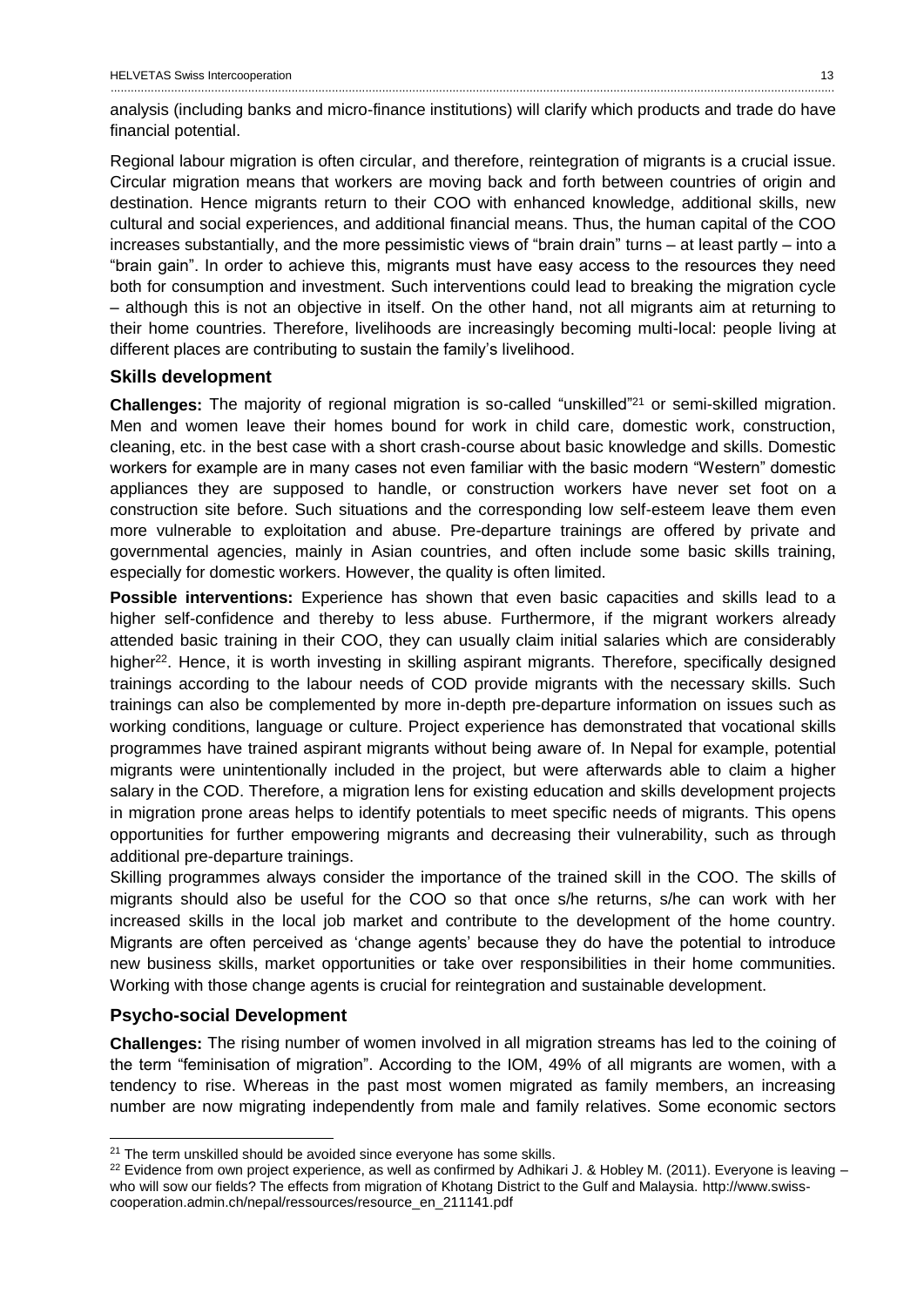$\overline{a}$ 

attract more female workers (e.g. domestic work, garment industry, nursing), while others tend to draw more male workers (e.g. construction). Thus, gendered labour demands influence who will migrate and under what conditions. Migration often entails different degrees of vulnerability and risks of abuse for men and women. Women are usually more vulnerable when employed as domestic workers, as this work takes place within the private sphere of a household away from public scrutiny and social contacts. Furthermore, domestic workers are in many countries not covered by the Labour Law. Additionally, women domestic migrant workers face a relatively high risk of sexual exploitation compared to others.

Already in the pre-migration phase, women face disadvantages compared to men. Within households, community structures and in the public sphere, men and women often have unequal access to information on migration, employment, financial and social services, and integration or reintegration assistance, thus increasing their vulnerability. Every exploitation - physical, labour or sexual – has deep psychosocial impacts.

Migration leads to cultural changes, shifting gender roles and family structures. If husbands migrate, women are left behind charged with additional tasks in agriculture, and often more vulnerable. In some cases, they reach a new freedom and have more power in decision-making leading to their empowerment. However, long distance relations put pressure on a marriage, making absentee husbands more suspicious of their wives' loyalty. In other cases, however, the powers are shifted and the wives are under the supervision of their parents-in-law. In cases of female migration, husbands stay back, confronted with a new role in the household. Women's new status as main income provider affects gender relations within a family's everyday life and on the concept of masculinity for the husbands and society at large. Overburdened husbands who are not able to cope with the new situation are also prone to squander remittances. Furthermore, it is often difficult for husbands to cope with the new independence of their wives, and might lead to increased domestic violence. In any case, children are especially affected and thus need special consideration and protection. When the husband migrates, it directly affects the time that a mother can allocate to her children. Another problematic issue in many contexts is the absence of the active population in rural areas, when both parents migrate. Elderly and children are left behind and are supposed to shoulder all chores.

**Possible interventions**: Understanding the possible social costs of migration and preparing beforehand is very important to reduce such costs. Before migrating, the decision to leave and the organisation of economic activities, household chores and childcare place psycho-social stress on the migrant and his/her family. However, in order to prevent related problems as far as possible, so called familial management structures<sup>23</sup> could support them in taking decisions on which family member will be responsible for certain chores such as child care, farming, care of the elderly, etc. once the wife or the husband is abroad. Despite preventive measures, families left behind may face issues such as addiction problems, protection related issues of the children and violation of child rights.

The migrant himself / herself is also vulnerable to exploitation and abuse during migration which might traumatize the migrant even after his/her return. Therefore, in many cases it is necessary to provide either individual counselling or psycho-education community programmes which raise awareness and discuss the following issues related to migration: management of adolescent behaviour, dealing with small children's reaction to the absence of a parent; interaction with older caregivers on how to manage the children/the care responsibilities, care of old persons, etc.

<sup>&</sup>lt;sup>23</sup> Transfer of the roles and responsibilities of the migrant, discussion at family level on ways to deal with potential problems, planning and budgeting, etc.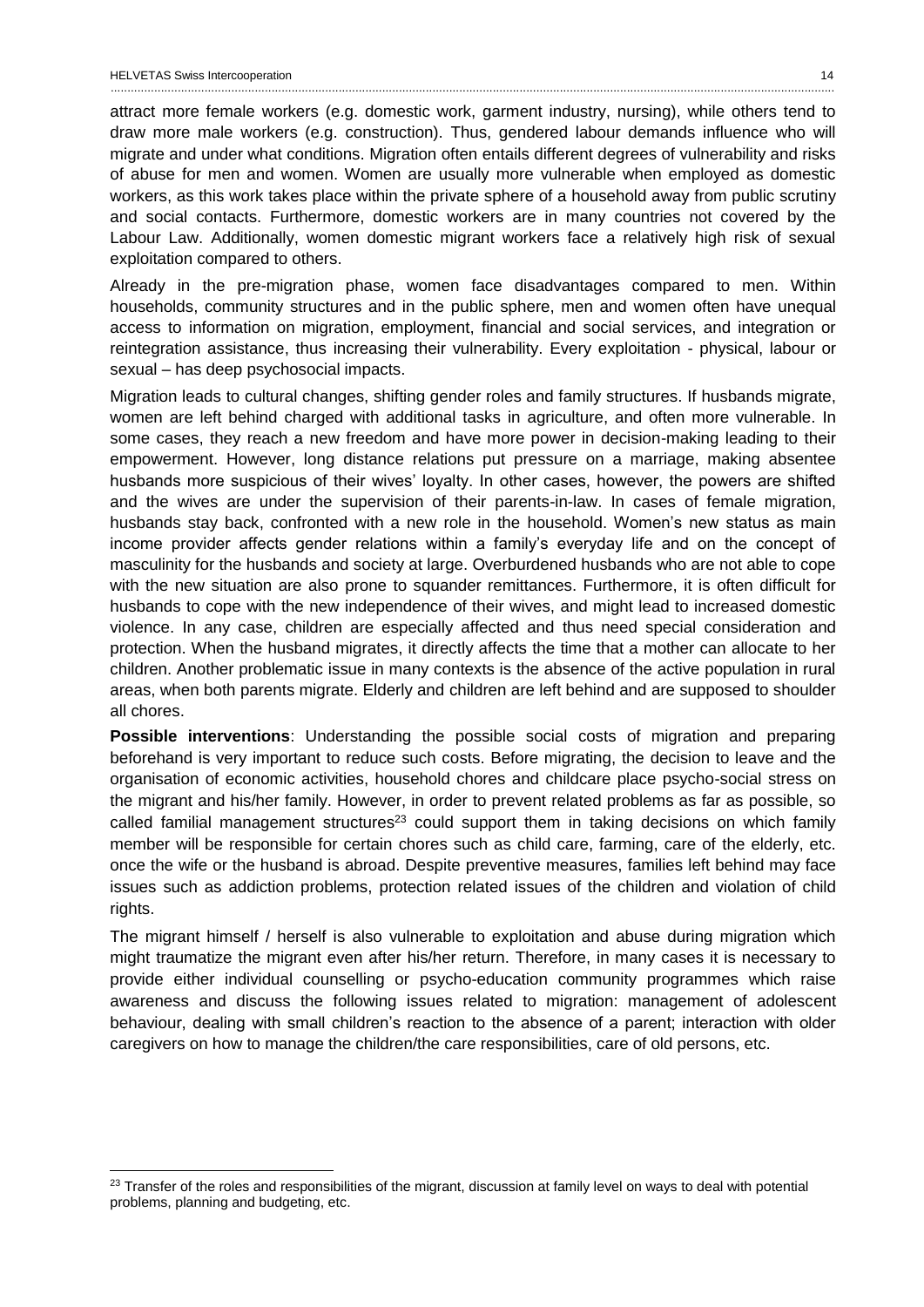#### **Implementation of M&D projects**

HELVETAS Swiss Intercooperation initiated its work on migration and development by implementing two SDC mandates in the areas of safe migration / labour migration management in Sri Lanka and Nepal. Both projects were piloted for 2 years and have now been extended for 3-4 year phases. HELVETAS Swiss Intercooperation and SDC are jointly gaining operational experience in the areas of safe migration, labour migration management and migration and development and aim at increasing their institutional and technical knowledge through these projects.

The goal of the two projects is to improve the protection and well-being of labour migrants and their families in Sri Lanka and Nepal. The projects aim at reducing the social, psychosocial and economic costs of migration and increasing the benefits of migration through skills development, access to justice and remittances management. The projects focus on improving pre-departure preparation of migrants and on supporting those who have been victims in the course of the migration process.

Further, the projects aim at influencing the national labour migration policies and promote decent employment opportunities for migrants by strengthening processes of migration governance. In addition the project work towards the empowerment of labour migrants and their families through civil society actors by developing the migrants' awareness of the mechanisms of the migration process and of their rights as well as by providing legal services, psychosocial support and economic capacity building. Additionally, the projects support local civil society organisations in advocating at national and international level for decent work and coherent migration policies.

### <span id="page-15-0"></span>**5. Future Perspectives**

HELVETAS Swiss Intercooperation aims to gradually increase its engagement in the working field of migration and development over the coming years and along the intervention areas described above. In 2015, the project experiences, the potential and challenges of the working field will be evaluated. Based on this, HELVETAS Swiss Intercooperation will decide on and shape its future positioning on M&D.

So far, HELVETAS Swis Intercooperation has not yet investigated the possibility of working with the diaspora and migrant's associations. They however play an important role in developing their home countries and could serve as good entry points for M&D programmes. The organization will further explore the option of working closely with diaspora organizations, potentially even as programme partners.

**Geographic focus:** Currently, HELVETAS Swiss Intercooperation implements two projects (see boxes) in the working field of M&D in South Asia (Sri Lanka and Nepal), which are mandated by SDC. In the coming years, the project portfolio will be complemented through engagements in other regions. Regional migration is also particularly relevant in West Africa or Central Asia and the country programmes have indicated their interest to work in greater depth on the topic. Ideally, a joint COO and COD approach should be promoted and will imply working with partner organisations active in the COD(s).

**Financial perspectives**: The growing importance of migration and development has been recognised by several donors. SDC has launched its Global Programme on Migration and Development with a focus on the topics of labour migration, diaspora, refugees and IDPs, human trafficking, and national and international migration dialogue. SECO has also recently included migration in its global programmes. The European Commission runs a "Thematic Programme of Cooperation with Third Countries in the Area of Migration and Asylum", which launched its third call for proposals in 2011 and which is to be repeated annually. DFID finances a seven-year (2010-2017)